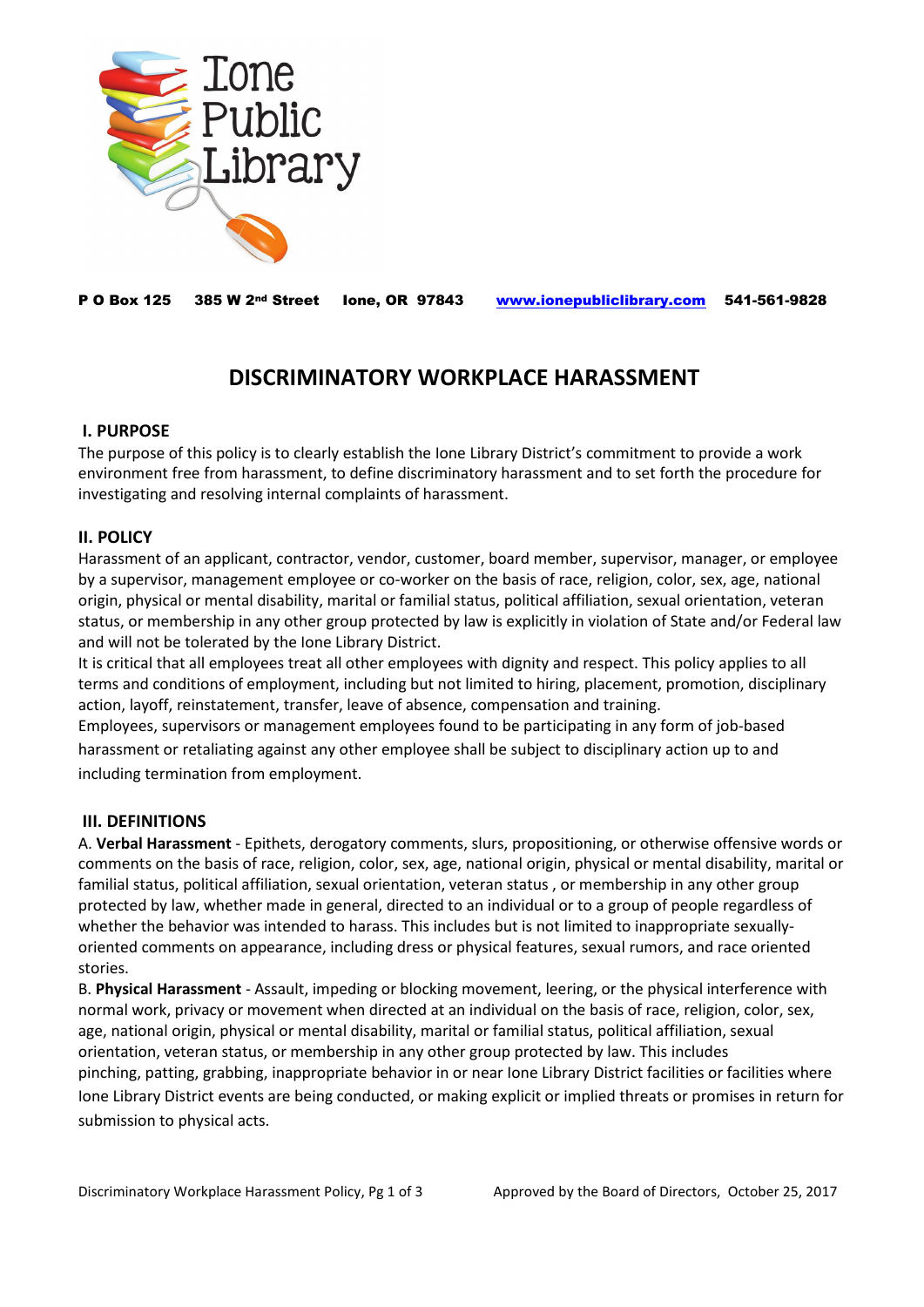C. **Visual Forms of Harassment** ‐ Derogatory, prejudicial, stereotypical or otherwise offensive posters, photographs, cartoons, notes, bulletins, drawings. or pictures on the basis of race, religion, color, sex, age, national origin, physical or mental disability, marital or familial status, political affiliation, sexual orientation, veteran status, or membership in any other group protected by law. This applies to both posted material or material maintained in or on Ione Library District's equipment or personal property in the workplace. D. **Sexual Harassment** ‐ Any act which is sexual in nature and is made explicitly or implicitly a term or condition of employment, is used as the basis of an employment decision, unreasonably interferes with an individual's work performance, or creates an intimidating, hostile or offensive work environment.

## **IV. COMPLAINT PROCESS**

The use of this procedure is limited to complaints related to discriminatory workplace harassment on the basis of race, religion, color, sex, age, national origin, physical or mental disability, marital or familial status, political affiliation, sexual orientation, veteran status, or membership in any other group protected by law. If any person feels they are the victim of any form of harassment, they should inform the person(s) participating in this behavior that he/she finds it offensive. This one-on-one confrontation has been demonstrated to be an effective way to end harassing behaviors. If the inappropriate behaviors do not stop, the offended employee can initiate the complaint process as described below. Because confrontation is difficult for some people and because of the complex nature of harassment, employees are not required to confront an offending party prior to initiating this complaint procedure*.* 

A. **Filing a Preliminary Complaint** ‐ Any applicant, contractor, vendor, customer, board member, supervisor, manager, or employee who alleges to be a victim of discriminatory workplace harassment should contact the Ione Library Board or designee, either verbally or in writing, within thirty (30) calendar days of the alleged incident.

B. **Review of Preliminary Complaint** ‐ Upon notification of a harassment complaint, the Ione Library Board or designee shall conduct an initial investigation to make a preliminary determination as to whether there is merit to the complaint. If no merit is found, the Ione Library Board or designee may still meet with the parties involved to attempt to conciliate the complaint or conflict between the parties.

C. **Formal Complaint** ‐ If after an initial investigation is conducted, there is no resolution and/or no conciliation of the preliminary complaint, a formal written complaint can be filed by the complainant. The Ione Library Board or designee will issue a Discriminatory Workplace Harassment form to the complainant. This form shall be completed, signed and returned to the Ione Library Board within five (5) days after issuance. Upon receipt of the formal written complaint, the Ione Library Board or designee will contact the alleged harasser(s) who will be informed of the basis of the complaint, will be given a copy of the complainant's form, and will be provided an opportunity to respond. The response shall be in writing, addressed to the Ione Library District and received by the Ione Library District, within ten (10) calendar days after being notified of the complaint. Concurrently, a formal investigation of the complaint may be commenced.

D. **Review of Response and Findings** ‐ Upon receipt of the response, the Ione Library District may further investigate the formal complaint. Such investigation may include interviews with the complainant, the accused harasser(s) and any other persons determined by the Ione Library District to possibly have relevant knowledge concerning the complaint. This may include other victims of similar conduct.

Factual information gathered through the investigation will be reviewed to determine whether the alleged conduct constitutes harassment, giving consideration to all factual information, the totality of the circumstances including the nature of the verbal, physical, visual or sexual conduct and the context in which the alleged incident(s) occurred.

The results of the investigation and the determination as to whether harassment occurred shall be final and binding and will be reported to appropriate persons including the complainant and the alleged harasser(s) within twenty (20) calendar days from the receipt of the response.